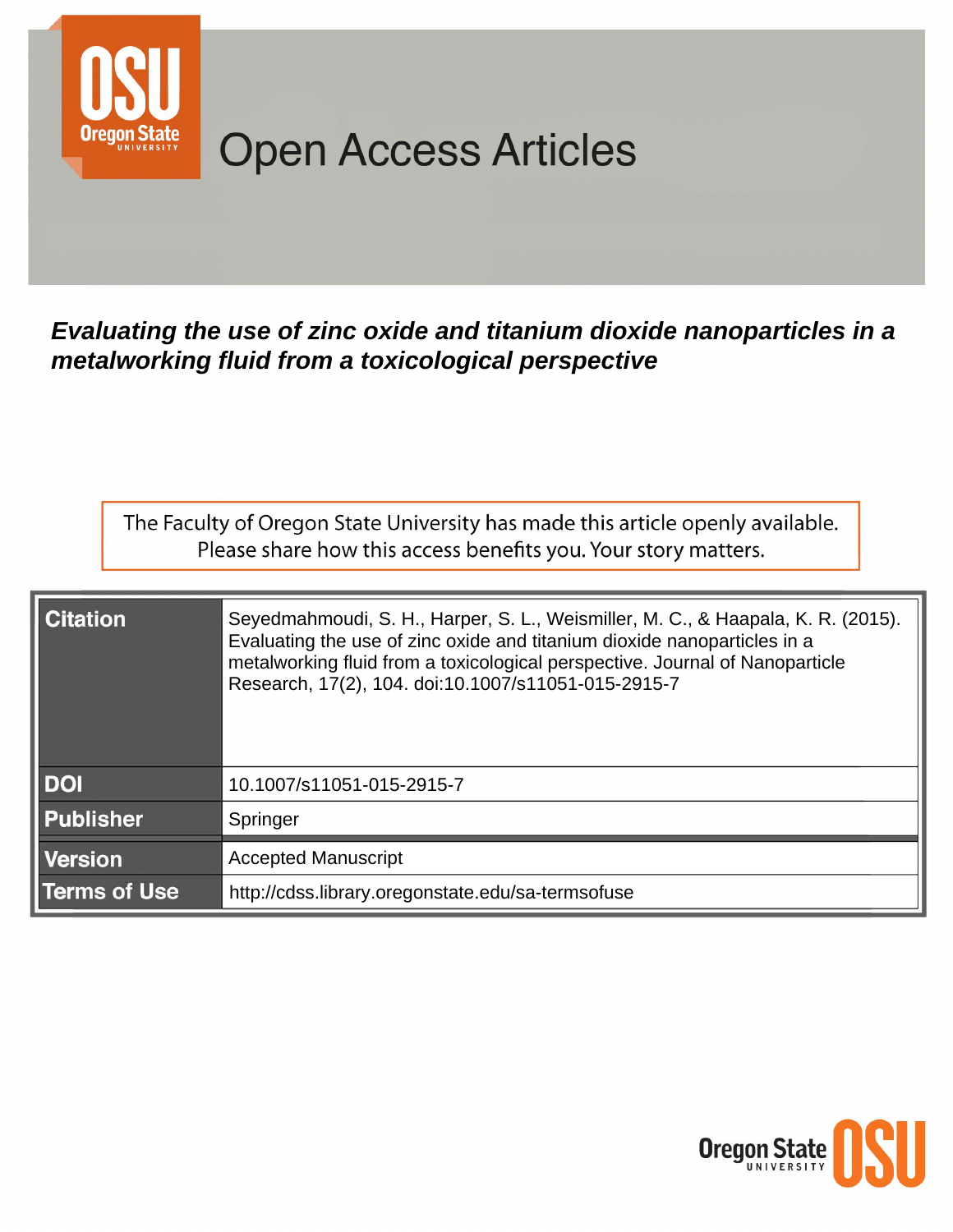## **Evaluating the use of zinc oxide and titanium dioxide nanoparticles in a metalworking fluid from a toxicological perspective**

S.H. Seyedmahmoudi<sup>1</sup>, Stacey L. Harper<sup>2</sup>, Michael C. Weismiller<sup>3</sup>, and Karl R. Haapala<sup>1</sup>

<sup>1</sup> Industrial Sustainability Laboratory, School of Mechanical, Industrial, and Manufacturing Engineering, Oregon State University, Corvallis, Oregon, 97331

<sup>2</sup> Department of Environmental and Molecular Toxicology  $\&$  School of Chemical, Biological and Environmental Engineering, Oregon State University, Corvallis, Oregon, 97331

<sup>3</sup> Master Chemical Corporation, Perrysburg, Ohio, 43551

#### **Abstract**

Adding nanoparticles (NPs) to metalworking fluids (MWFs) has been shown to improve performance in metal cutting. Zinc oxide nanoparticles (ZnO NPs) and titanium dioxide nanoparticles ( $TiO<sub>2</sub>$  NPs), for example, have exhibited the ability to improve lubricant performance, decrease the heat created by machining operations, reduce friction and wear, and enhance thermal conductivity. ZnO and TiO<sub>2</sub> NPs are also relatively inexpensive compared to many other NPs. Precautionary concerns of human health risks and environmental impacts, however, are especially important when adding NPs to MWFs. The goal of this research is to investigate the potential environmental and human health effects of these nanoenabled products during early design and development. This research builds on a prior investigation of the stability and toxicity characteristics of NPs used in metalworking nanofluids  $(MWnF<sup>TM</sup>)$ . The previous study only investigated one type of NP at one level of concentration. This research expands on the previous investigations through the valuation of three different types of NPs that vary in morphology (size and shape) and was conducted over a wide range of concentrations in the base fluid. In the presented work, mixtures of a microemulsion (TRIM® MicroSol® 585XT), two different types of TiO<sub>2</sub> NPs (referred to as TiO<sub>2</sub>A and TiO<sub>2</sub>B) and one type of ZnO NP were used to evaluate  $MWhF^M$  stability and toxicity. Dynamic light scattering (DLS) was used to assess stability over time and an embryonic zebrafish assay was used to assess toxicological impacts. The results reveal that, in general, the addition of these NPs increased toxicity relative to the NPfree formulation. The lowest rate of zebrafish malformations occurred at 5  $g/L$  TiO<sub>2</sub>A NP, which was even lower than for the base fluid. This result is particularly promising for future  $MWhF^M$ development, given that the mortality rate for 5  $g/L$  TiO<sub>2</sub>A was not significantly different than for the base fluid.

#### **Keywords**

Nanotoxicology, Nanofluid Stability, Zinc Oxide Nanoparticles, Titanium Dioxide Nanoparticles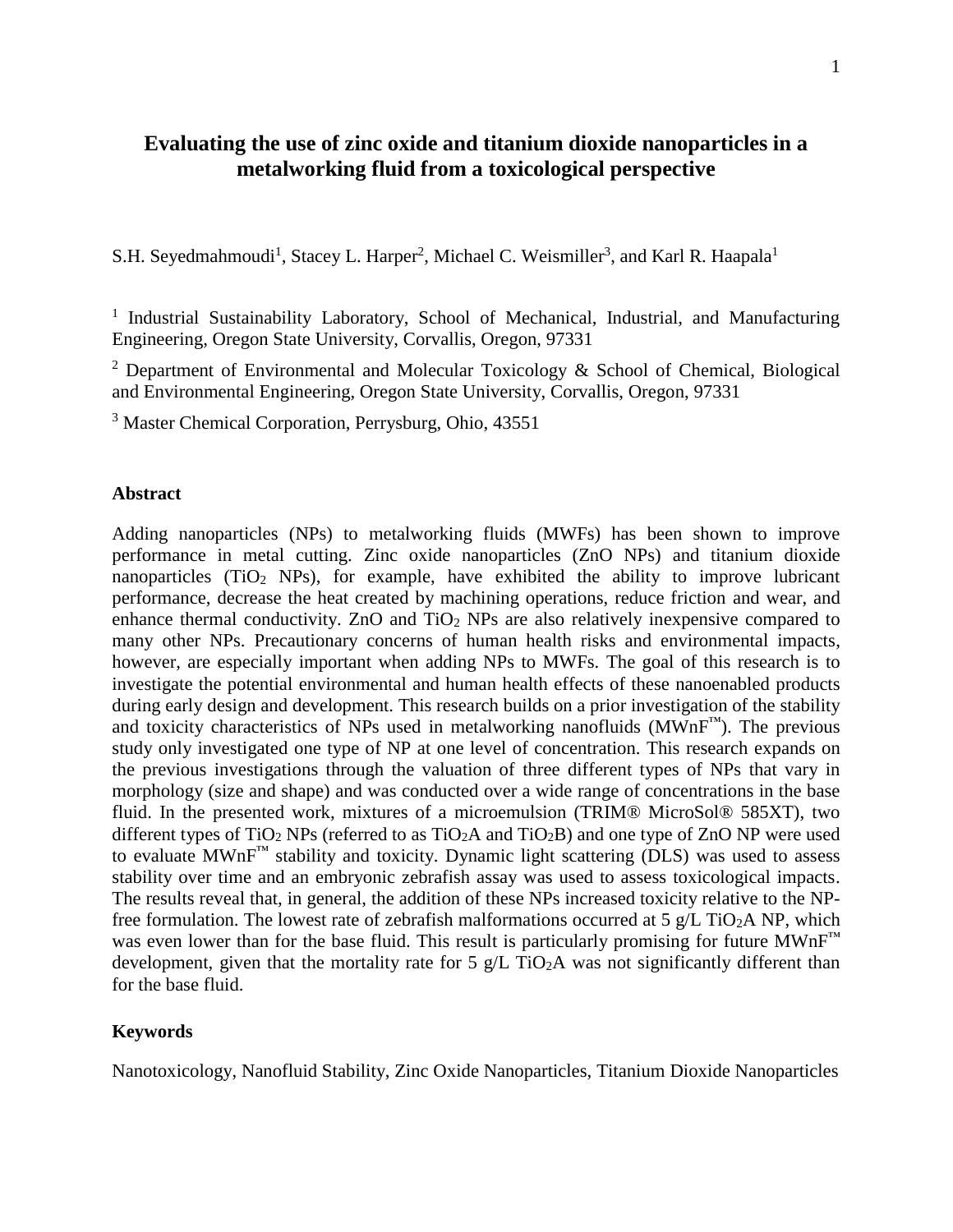#### **Introduction**

Metalworking fluids (MWFs) are used to reduce the heat and friction in machining operations (Schey, 1967). Due to the large use of MWFs globally, which is more than 500 million gallons annually, industry is concerned about their sustainability (Clarens et al. 2008). Manufacturing sustainability performance (e.g., environmental, economic, health and safety aspects) can be enhanced by improving the efficiency of MWFs. For instance, improving the heat transfer properties of MWFs can reduce the rate of cutting tool replacement, which is highly expensive (Jen et al. 2002).

Many researchers have undertaken various strategies to improve MWF sustainability performance. To enhance environmental performance, for example, biocide-free MWFs were compared to conventional mineral oil based fluids by Winter et al. (2012), and were found to reduce measured machining forces and workpiece surface roughness. Minimum quantity lubrication (MQL) application of MWFs have been applied to reduce environmental and health impacts and enhance penetration into the cutting zone (Lee et al. 2010; Park et al. 2010; Wang and Clarens, 2013; Weinert et al. 2004). Microfiltration has been shown to reduce health risks and environmental impacts of MWFs (Ham et al. 2010). Studies have shown that nanoparticle (NP) additives decrease friction, improve lubricity and thermal conductivity, reduce cutting forces, and improve the machining performance compared to NP-free MWFs (Kotnarowski, 2008; Mosleh et al. 2009; Rapoport et al. 2005). Thus, advantages of using such metalworking nanofluids (MWnF™) include reduction of energy and fluid consumption, reduction of related economic and environmental impacts, and enhancement of cutting tool life. To identify the potential hazards of using MWnF™, however, they must be evaluated more holistically (Krajnik et al. 2011).

Thus, the goal of this research is to investigate environmental and human health concerns as a part of precautionary MWnF<sup>™</sup> development. The research builds on a prior investigation of the stability and toxicity of MWnF™ formulations. Several prior studies that found NPs additives to improve MWF performance are presented. Research exploring the uncertainties surrounding NP life cycle environmental performance is also briefly reviewed. Finally, methods employed to explore the stability and biological responses of several MWnF™ formulations using two different types of TiO<sub>2</sub> NPs and a ZnO NP are presented and the results are discussed.

#### Advancements in nanolubricants

The tribological (friction and wear) properties of several NP additives have been explored. Tungsten disulfide (WS<sub>2</sub>) and molybdenum disulfide (MoS<sub>2</sub>) NPs were found to play a key role where fluids were unable to support the loads under severe conditions (Rapoport et al. 2005). Mosleh et al. (2009) showed that using  $WS_2$  and  $MoS_2$  NPs in oil reduced the wear volume in testing of 440C ball-titanium sheet pairs and 440C ball-steel sheet pairs by 25-30% and 55-65%, respectively. While the coefficient of friction (COF) for the 440C ball-titanium sheet pair was reduced by 10%, no improvement was noticed for the 440C ball-steel sheet pair. Kotnarowski (2008) added CuO NPs to SN 100 and Hydrorafinat II basic oils to evaluate the COF reduction. They concluded that adding 0.25% by volume CuO NPs is most effective, resulting in 10-25% reduction in COF. Hu and Dong (1998) found 20 nm titanium oxide NPs added to 500 SN base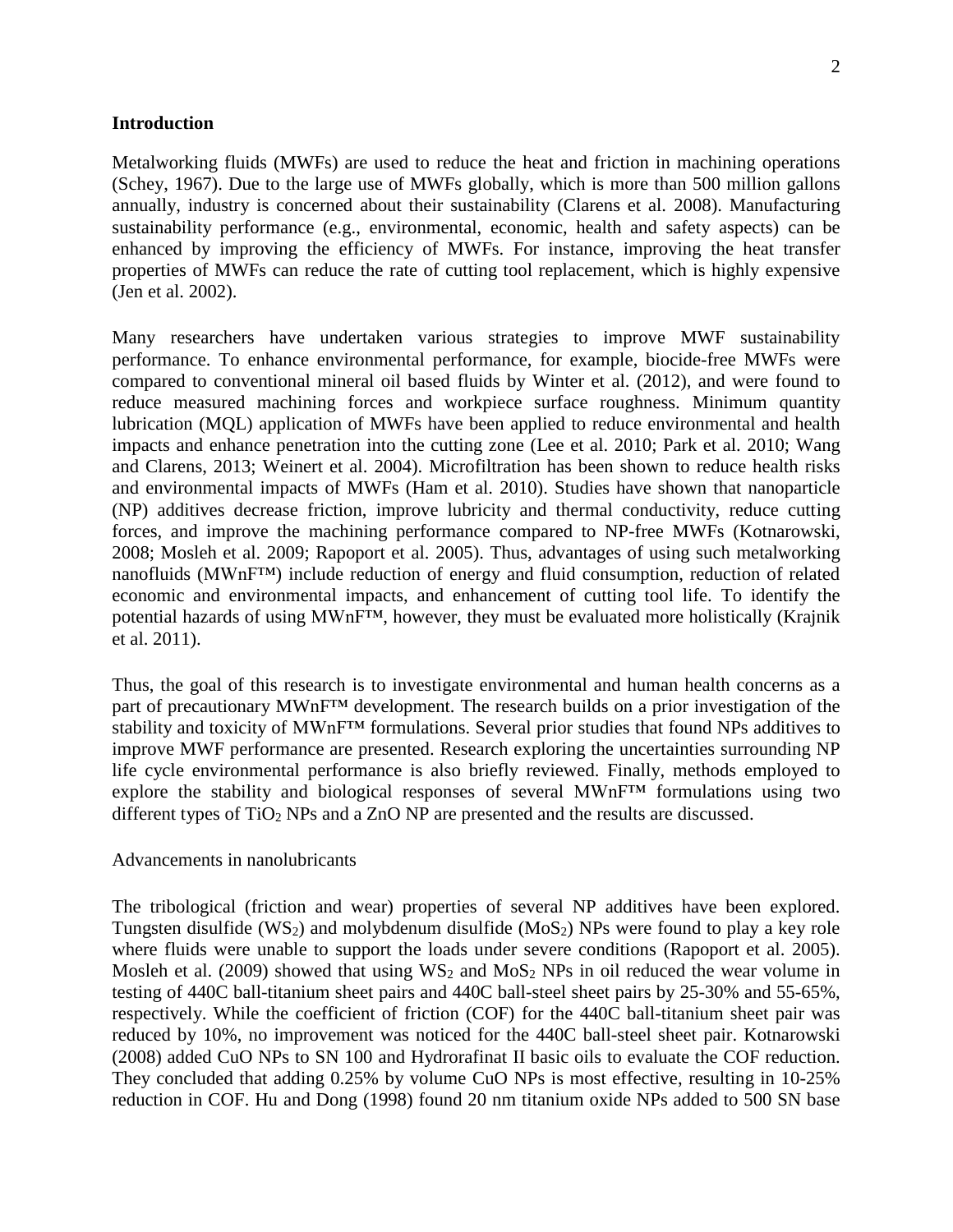oil decreased COF by 12%, and the wear resistance and load capacity of the fluid were improved. McCook et al. added different NPs to an epoxy matrix to test the COF and wear resistance by using a linear reciprocating pin-on-disk tribometer (McCook et al. 2006). Optimum wear resistance was observed with a 1% by volume ZnO and 14.5% by volume polytetrafluoroethylene (PTFE) NPs. Similarly, optimal COF reduction was found with 3.5% by volume ZnO and 14.5% by volume PTFE NPs. Turgut et al. showed a 3% volume fraction of  $TiO<sub>2</sub>$  in a water-based nanofluid improved thermal conductivity by 7.4% compared to the base fluid (Turgut et al. 2009). The viscosity increased with an increasing volume fraction of NPs. LotfizadehDehkordi et al. (2013) employed a UV–Vis spectrophotometer and observed thermal conductivity enhancement by using a high concentration of  $TiO<sub>2</sub>$  in water-based nanofluids. Yang and Du (2012) observed the same characteristic of other water-based nanofluids.

These tribological enhancements have led to demonstrated improvements in machining processes. Using 3% by volume alumina and 1% by volume multi-walled carbon nanotube (MWCNT) nanofluids (NFs) in oil significantly reduced the force, energy, and temperature of cutting (Roy and Amitava, 2013). Shen et al. (2008) found that adding 5-20% by volume of 100 nm MoS<sub>2</sub> NPs to three different fluids (paraffin, soybean oil, and CANMIST) decreased the COF in grinding of cast iron by 30-50%. Khandekar et al. (2012) found that adding 1% by volume of  $Al_2O_3$  to a conventional cutting fluid reduced cutting force, tool wear, and surface roughness compared to the conventional cutting fluid.

## Precautionary concerns

Although NPs can improve the tribological properties, there are uncertainties about their life cycle sustainability performance. The toxicity of MWnF™ is one of the uncertainties that must be considered in their early development (Niyaghi et al. 2014). Broadly, the potential health risks of NPs are little known since the development of nanomaterials is in its early stages. Hoet et al. (2004) provided a comprehensive review of data analysis on the health risks of nanomaterials. Various nanomaterial attributes, such as size, shape, and morphology, affect toxicity and must be considered in the development of safer nano-based products (Harper et al. 2008; Thomas, 2005).

In previous research by the authors, various concentrations of 20 nm ZnO NPs were added to a commercially available semi-synthetic microemulsion (TRIM® MicroSol® 585XT) to investigate the cutting force and temperature in turning of a titanium alloy (Ti-6Al-4V) (Sahakian, 2011). Machining tests revealed that the lowest temperature and cutting force occurred at 0.5% by weight of ZnO NPs in the MWF. The stability and toxicity of 20 nm ZnO NPs used were also investigated for a range of concentrations (Niyaghi et al. 2014). It was concluded that the surfactants contained in the base fluid were sufficient for dispersion of the NPs. Using a zebrafish embryo assay, it was found that 20 nm ZnO NPs increased the toxicity of the base MWF over a range of concentrations. In related work, Bai et al. (2010) studied the toxicity of 30 nm ZnO NPs in a water suspension using a zebrafish embryo test. The results indicated that concentrations of 0.05 and 0.1% by volume of ZnO NPs cause mortality of zebrafish embryos. In lower concentrations (1–25 mg/L), malformations such as body and tail deformities were observed.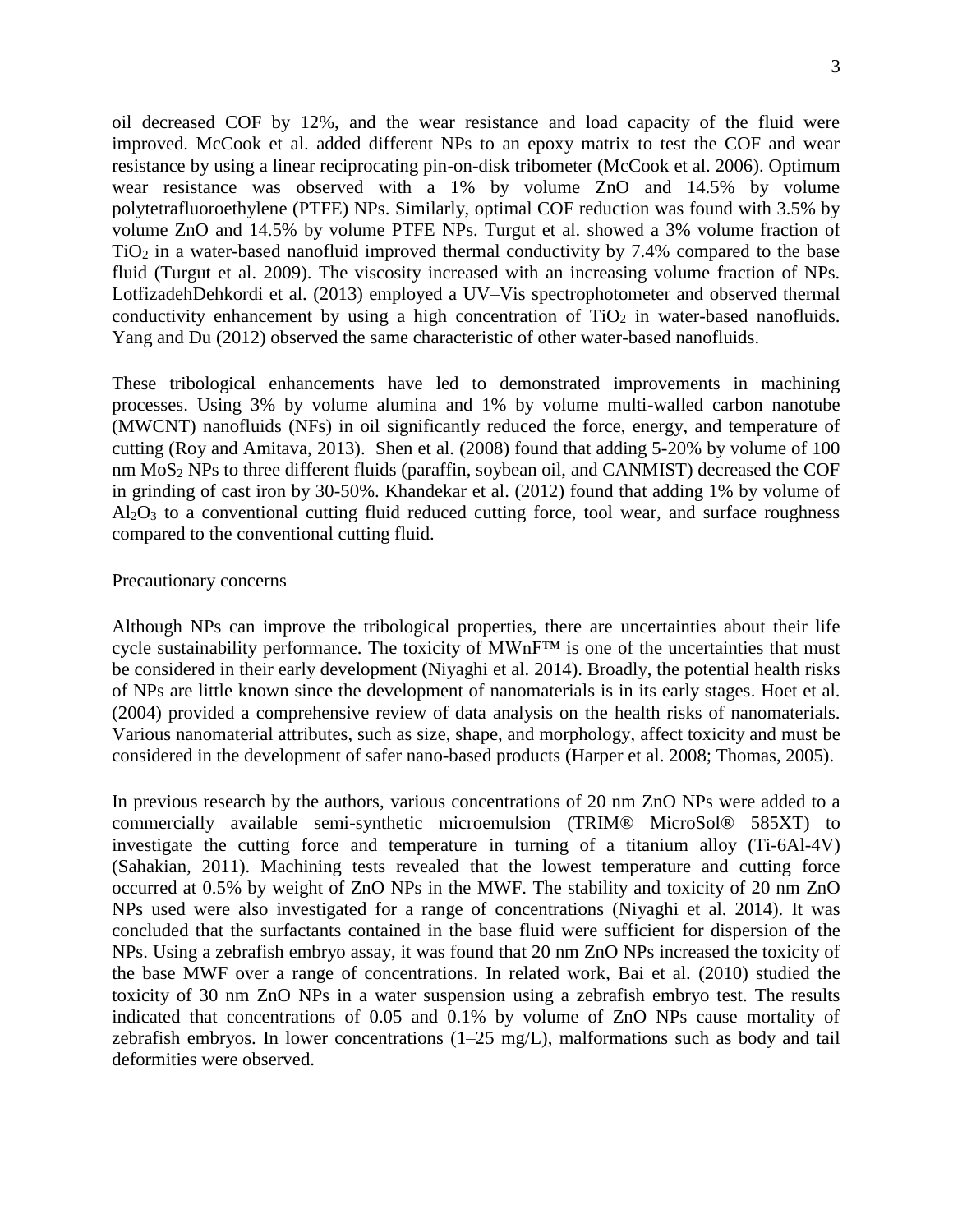### **Materials and Methods**

The research reported herein focuses on stability and toxicity assessment of different NPs for a variety of concentrations. The objective is to assess NPs that vary in morphology (size and shape) and composition that have been shown to improve machining performance in order to assist precautionary development of MWnF™ that balance both process performance and safety.

## Materials

 $TiO<sub>2</sub>$  and ZnO NPs (Nanostructured & Amorphous Materials, Inc., Houston, TX) were chosen as MWF additives. The NPs were added to a semi-synthetic microemulsion (TRIM® MicroSol® 585XT by Master Chemical Corp., Perrysburg, OH). The properties of the selected TiO<sub>2</sub> and ZnO NPs are shown in Table 1. The low dissolution rate of  $TiO<sub>2</sub>$  and ZnO NPs in water makes them suitable candidates for suspensions at a variety of concentrations, while their availability and low cost makes them amenable for use in a commercially viable metalworking nanofluid.

Suspensions (40 mL) of 5 g/L of NPs (TiO<sub>2</sub>A, TiO<sub>2</sub>B, and ZnO) were prepared in semi-synthetic microemulsion with nanopure water (1:13 by volume ratio). The nanoparticles were dispersed into the suspensions under 15 minutes of sonication using a Sonics® VCX 750 horn ultrasonicator (Sonics and Materials Inc., Newtown, CT). The suspensions were then allowed to cool for two hours, allowing large particles to settle out of suspension to prevent fluctuations in size measurements. This procedure was repeated for 7.5 and 10 g/L concentrations of NPs in the semi-synthetic microemulsion and nanopure water. In all suspensions, the concentration of the initial microemulsion was 7.5% by volume (1:13 ratio) in nanopure water.

| Property              | ZnO                              | TiO <sub>2</sub> A                | TiO <sub>2</sub> B                |
|-----------------------|----------------------------------|-----------------------------------|-----------------------------------|
| Purity                | 99.5%                            | 99%                               | 99%                               |
| Average Particle Size | $20 \text{ nm}$                  | $20 \text{ nm}$                   | $15 \text{ nm}$                   |
| Specific Surface Area | $50 \frac{\text{m}^2}{\text{g}}$ | $210 \frac{\text{m}^2}{\text{g}}$ | $240 \frac{\text{m}^2}{\text{g}}$ |
| Color                 | Milky White                      | White                             | White                             |
| Morphology            | Nearly Spherical                 | Spherical                         | Irregular-angular                 |
| <b>True Density</b>   | 5.606 g/cm <sup>3</sup>          | $3.9$ g/cm <sup>3</sup>           | $3.9$ g/cm <sup>3</sup>           |
| Solubility in Water   | Insoluble                        | Insoluble                         | Insoluble                         |

**Table 1** Properties of the selected nanoparticles (NanoAmor 2013)

Fluid stability evaluation procedure

A dynamic light scattering (DLS) method was used to measure the size (hydrodynamic diameter) of NPs dispersed in the MWnF™ colloids with a ZetaSizer Nano ZS DLS device (Malvern Instruments, Westborough, MA). A significant decrease in average particle size over time was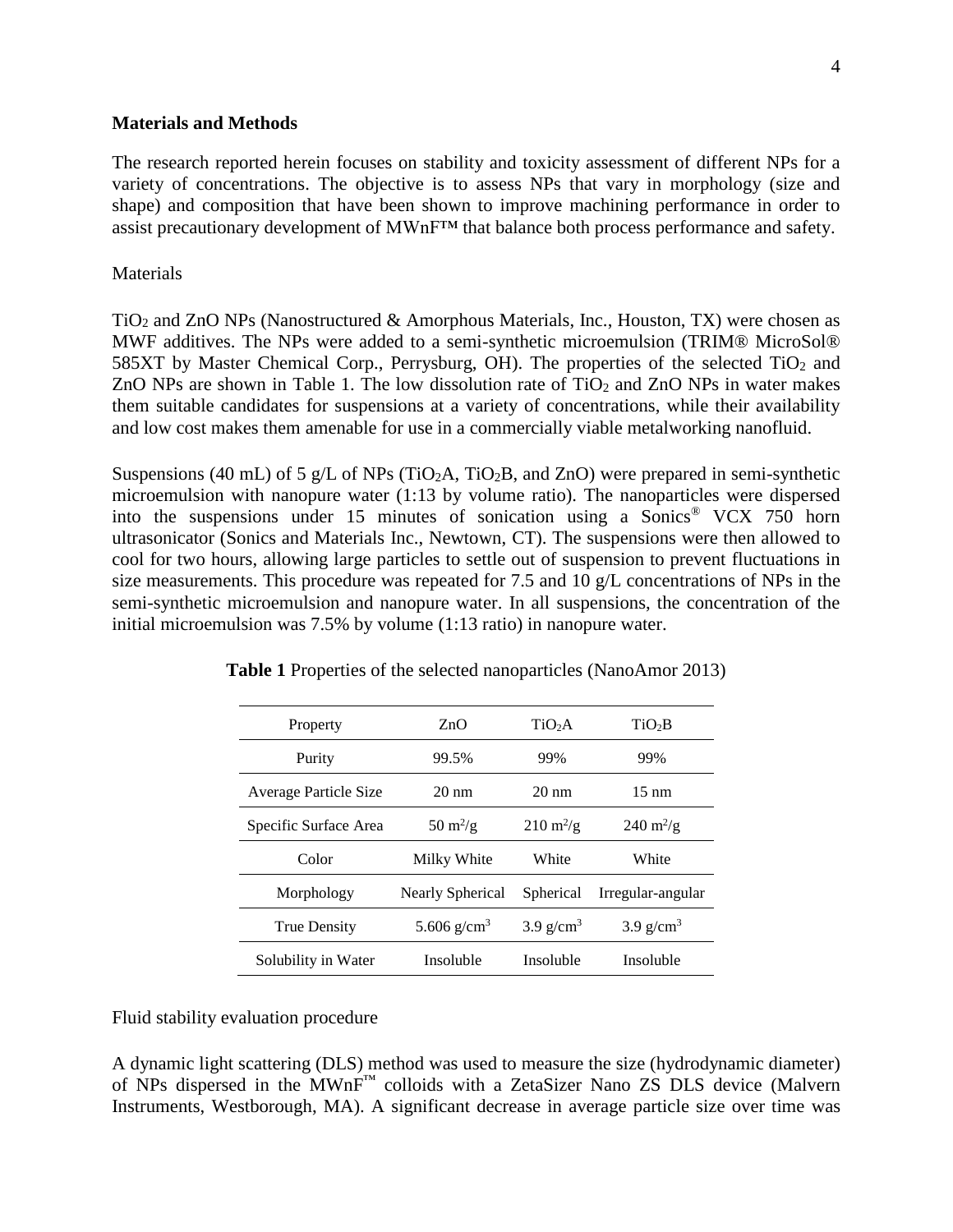interpreted as fluid instability due to the settling out of large particles. Thus, measuring the average hydrodynamic diameter  $(Z_{ave})$  indicates lower agglomeration and smaller colloids. From each 40 mL suspension, samples (1.6 mL) were pipetted into cuvettes and inserted into the DLS instrument. Zave measurements were replicated eight times and each of the replicates was repeated three times. To evaluate the stability of the suspensions, these tests were repeated after five days and one month. After evaluation, the safety performance of stable suspensions was assessed using toxicity tests as described below.

## Nanofluid toxicity evaluation procedure

Volume-based serial dilution zebrafish assay experiments were conducted for MWF and MWnF™ formulations to identify the relative toxic potential of the selected NPs. Various concentrations of NPs with a 7.5% volume concentration of semi-synthetic fluid were used in the preparation of suspensions. Suspensions required dilution to obtain meaningful zebrafish assay results. To dilute the MWnF™ suspensions, fishwater, a 0.26 g/L mixture of sea salt (Instant Ocean®, Blacksburg, VA) and deionized water, was used. The suitable range of pH for zebrafish embryos is 6.5 to 7.5. Thus, pH was adjusted to that range using hydrochloric acid.

The toxicity evaluation procedure used in this study has been previously reported (Truong et al. 2011). Briefly, the chorionic membrane surrounding the embryo was enzymatically removed at seven hours post-fertilization (hpf) to yield more accurate results. The chorion is natural layer, which protects the embryo. Next, the prepared solutions were pipetted into two 96-well plates, which allowed 24 replicates for each concentration, enabling statistical analysis. The dechorionated embryos were then placed into the plate suspensions to be tested. A control group was placed in fishwater without any MWnF<sup>TM</sup> suspensions. Plates were kept at standard laboratory conditions of 28°C on a 14h light:10h dark photoperiod. To perform the toxicology assessment, 21 developmental endpoints were considered, and were examined at 24 hpf and 120 hpf. Developmental endpoints included morphological malformations, behavioral abnormalities, and embryo mortality.

## **Results**

Using the techniques described above, the stability and toxicity of various formulations were evaluated as reported below.

### Fluid stability results

The  $Z_{ave}$  (hydrodynamic diameter) values for each MWnF<sup>TM</sup> suspension was measured using DLS at 7 hours, 120 hours, and 1 month after preparation (Figs. 1-3). It can be seen that the  $Z_{ave}$ of all suspensions has a decreasing trend over time due to aggregation and precipitation of NP clusters. The effect is statistically insignificant (95% confidence interval), however, indicating good fluid stability in each case.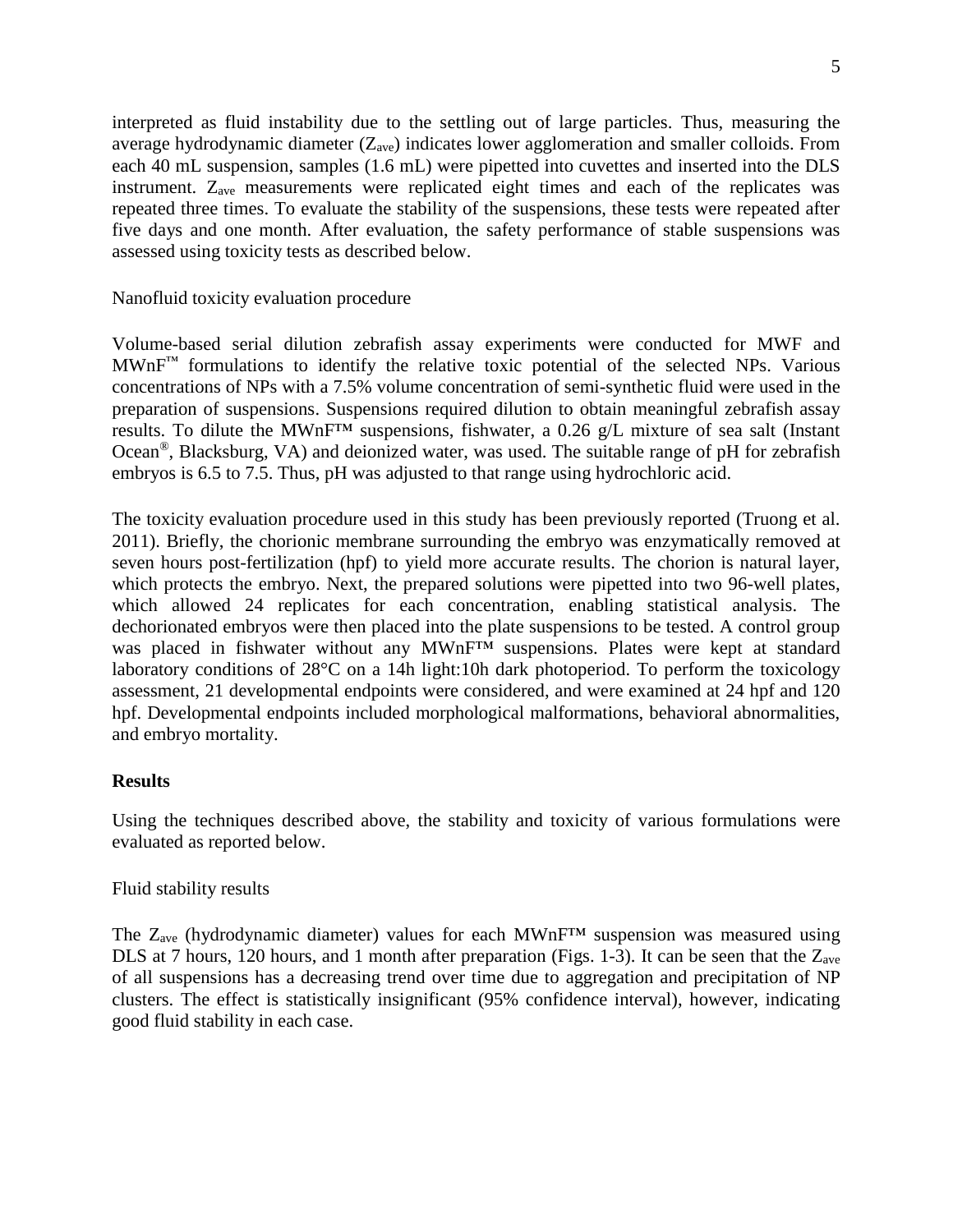

**Fig. 1** Effect of time on average ZnO NP size

From the results, it can be seen that average measured size increases with increasing NP concentration. It is speculated that opportunities for aggregation increase as numbers of particles increase. It can be seen that the smaller TiO<sub>2</sub>B NPs, which are irregular angular in shape, result in larger average measured size and greater reduction in measured size over time. This indicates a greater tendency for agglomeration. Table 2 presents the change in measured size for each NP type after 120 hours and one month compared to two hours after preparation. It can be seen that the percent reductions were low (0.37-2.99%) and the variance was small. As a result, the mixture of NPs in the base fluid remained consistent over a one month period, which is necessary for this type of product.



**Fig.** 2 Effect of time on average  $TiO<sub>2</sub>A NP size$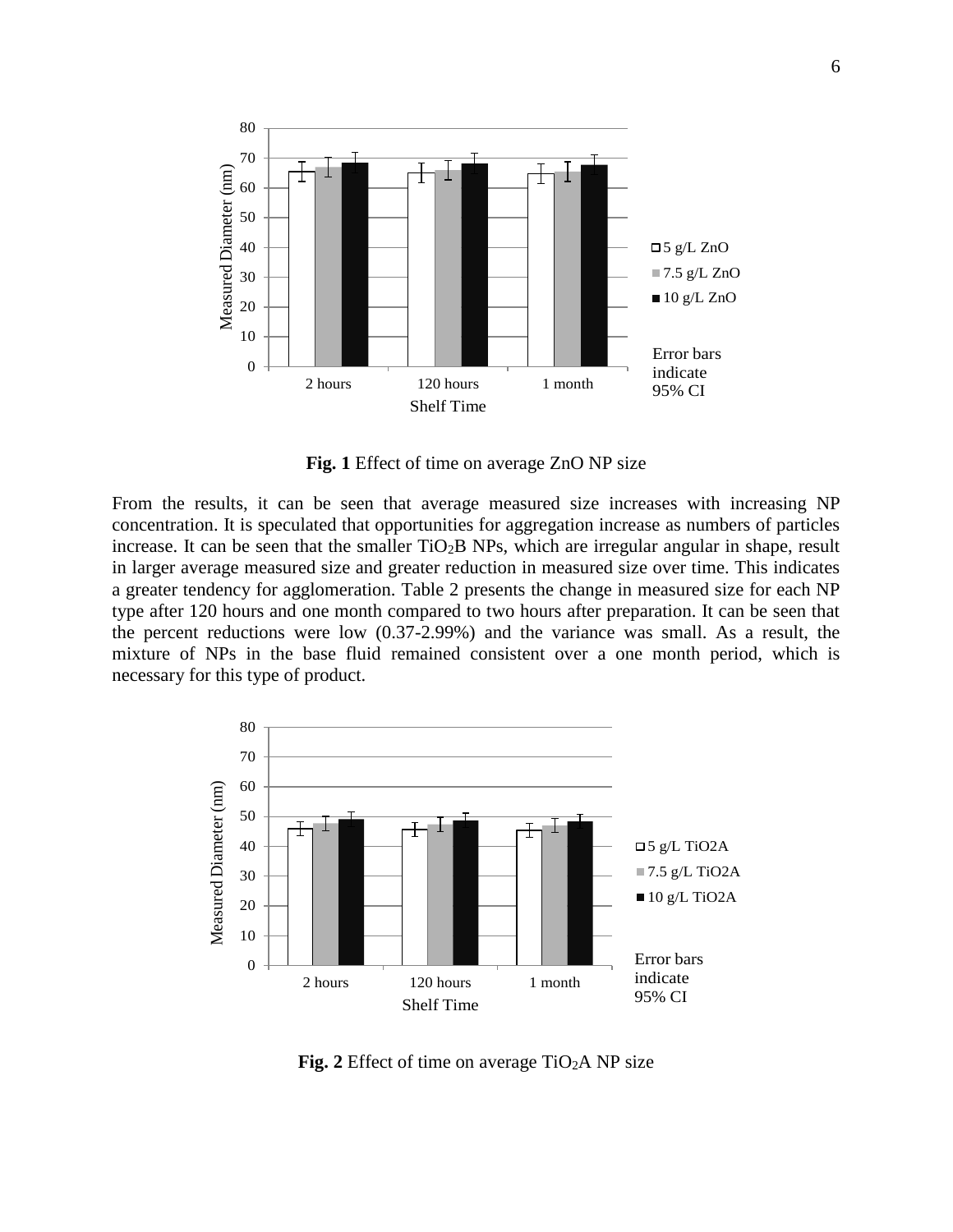

**Fig. 3** Effect of time on average TiO2B NP size

Toxicity results

Toxicity evaluation proceeded with stable formulations identified in the stability evaluation phase. The zebrafish model was used to examine the toxicity effect of all three NPs at different concentrations in the base fluid. First, the critical toxic concentration region of the base fluid was determined by employing a dose range-finding experiment. The critical range is defined as the range of concentrations that bounds the lethal point.

| Type of Suspension           | % Reduction compared to 2 hours after preparation |         |  |
|------------------------------|---------------------------------------------------|---------|--|
|                              | 120 hours                                         | 1 month |  |
| $5$ g/L ZnO                  | 0.61                                              | 1.06    |  |
| $7.5$ g/L ZnO                | 1.49                                              | 2.23    |  |
| 10 g/L ZnO                   | 0.43                                              | 1.02    |  |
| 5 g/L TiO <sub>2</sub> A     | 0.65                                              | 1.08    |  |
| 7.5 $g/L$ TiO <sub>2</sub> A | 0.62                                              | 1.46    |  |
| $10 g/L$ TiO <sub>2</sub> A  | 0.81                                              | 1.42    |  |
| $5$ g/L TiO <sub>2</sub> B   | 1.01                                              | 1.61    |  |
| 7.5 $g/L$ TiO <sub>2</sub> B | 0.37                                              | 1.32    |  |
| $10 g/L$ TiO <sub>2</sub> B  | 1.05                                              | 2.99    |  |

**Table 2** Effect of time on average nanoparticle size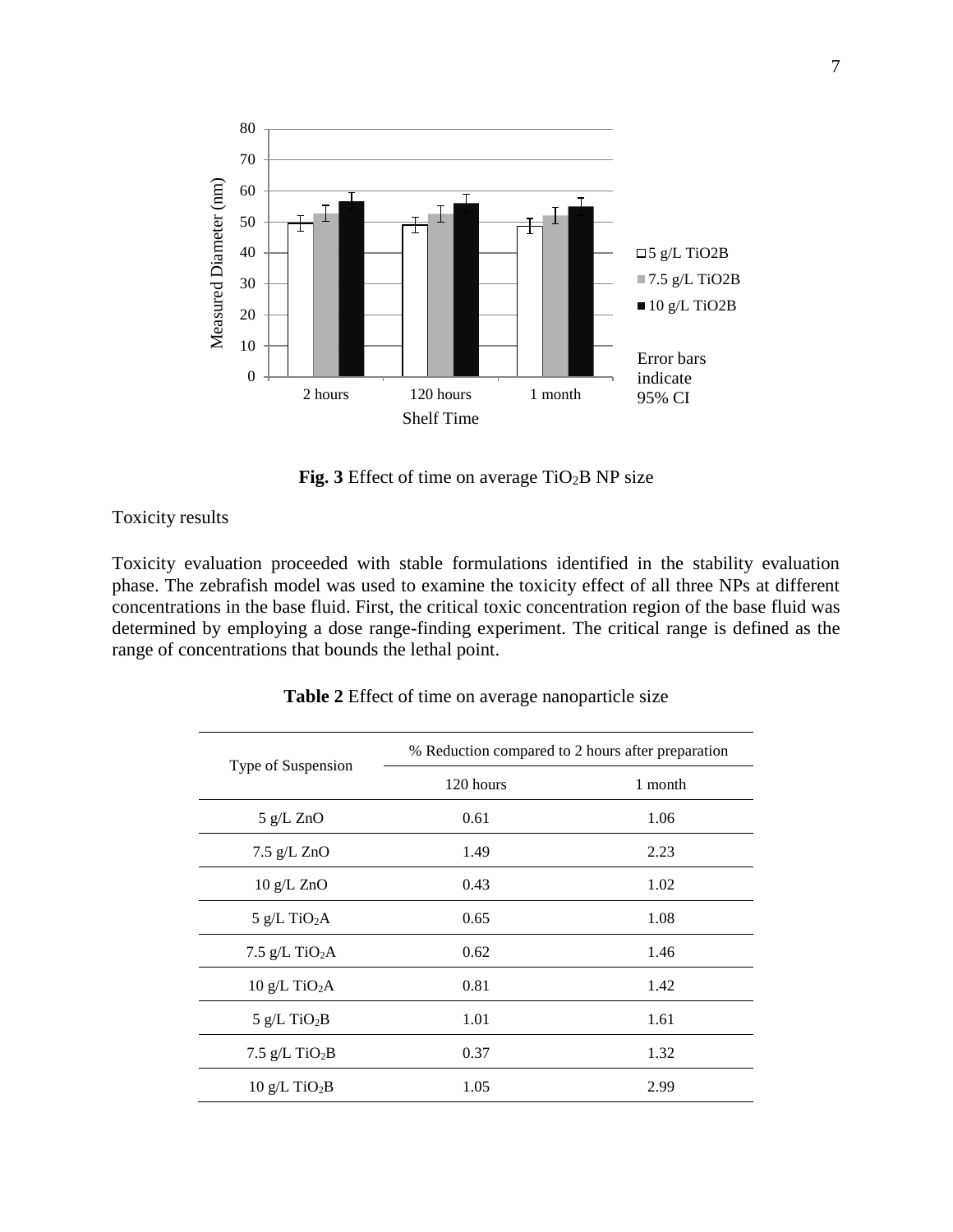

**Fig. 4** Mortality rates among samples exposed to suspensions with and without ZnO NPs

The mixture was diluted in a serial manner based on semi-synthetic fluid concentration until the critical region was found. The lethal point for the base fluid was found to be 120 parts per million (ppm). The fluid did not affect zebrafish embryos at microemulsion concentrations below 15 ppm. With the critical region identified, NPs were added to the base fluid in varying concentrations (i.e., 0 g/L, 5 g/L, 7.5 g/L, and 10 g/L) to assess the effect of NP additions on the biological responses of zebrafish embryos. Figures 4-6 show the mortality results for each of the concentrations evaluated. Suspensions with NPs resulted in considerably higher mortality than formulations without the NPs added for each of the three NP types examined except for the case of 5  $g/L$  TiO<sub>2</sub>A.



**Fig. 5** Mortality rates among samples exposed to suspensions with and without TiO2A NPs

For the base fluid, 5 and 10 g/L TiO<sub>2</sub>A, and  $5g/L$  ZnO NPs, the rate of zebrafish embryo malformations was recorded for dilution levels that did not cause mortality. Due to resource limitations, malformation comparison between suspensions was only possible for these experimental conditions. Figure 7 shows representative images of normal and malformed zebrafish embryos from the study.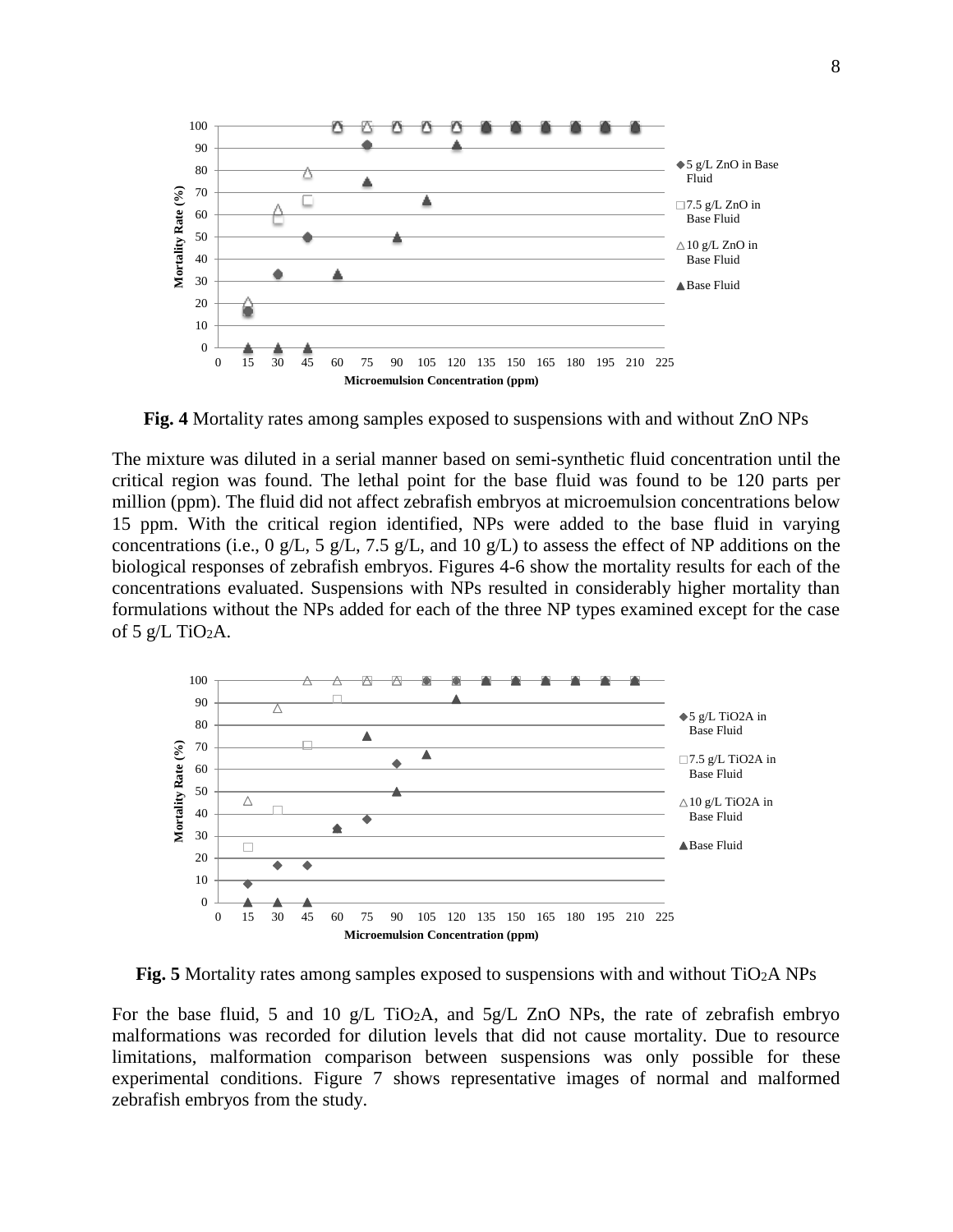

**Fig. 6** Mortality rates among samples exposed to suspensions with and without TiO2B NPs

Figure 8 presents the average number of malformations observed in the surviving zebrafish embryos after five days of exposure for TiO2A and ZnO suspensions. The results revealed embryos exposed to the suspensions with NPs have higher rates of malformation than those exposed to only the base fluid. The lowest rate of malformation occurred at 5  $g/L$  TiO<sub>2</sub>A NP, which was, remarkably, consistently lower than for the base fluid. This result is particularly promising, given that the mortality rate for 5  $g/L$  TiO<sub>2</sub>A was similar for the base fluid. Figures 9-11 provide a comparison of mortality results for samples exposed to MWnF™ suspensions with 5, 7.5, and 10 g/L NP concentrations.



**Fig. 7** Representative images of a) normal b) malformed zebrafish embryo development

It can be seen that, for each concentration of 5 g/L NP MWnF<sup>TM</sup> formulations, TiO<sub>2</sub>A NPs have the lowest mortality rate followed by  $ZnO$  and  $TiO<sub>2</sub>B$ , respectively. At a 90 ppm microemulsion concentration the mortality rate is  $60\%$  for TiO<sub>2</sub>A NPs, for example, while it is 100% for ZnO and TiO<sub>2</sub>B NPs. For the 7.5 g/L NP MWnF<sup>TM</sup> formulations, the mortality rates for each NP vary; it cannot be concluded which is safest. For instance, while the mortality rate for ZnO NPs is lower than other NPs at a 15 ppm microemulsion concentration, at a 30 ppm concentration TiO2A NPs have the lowest mortality rate.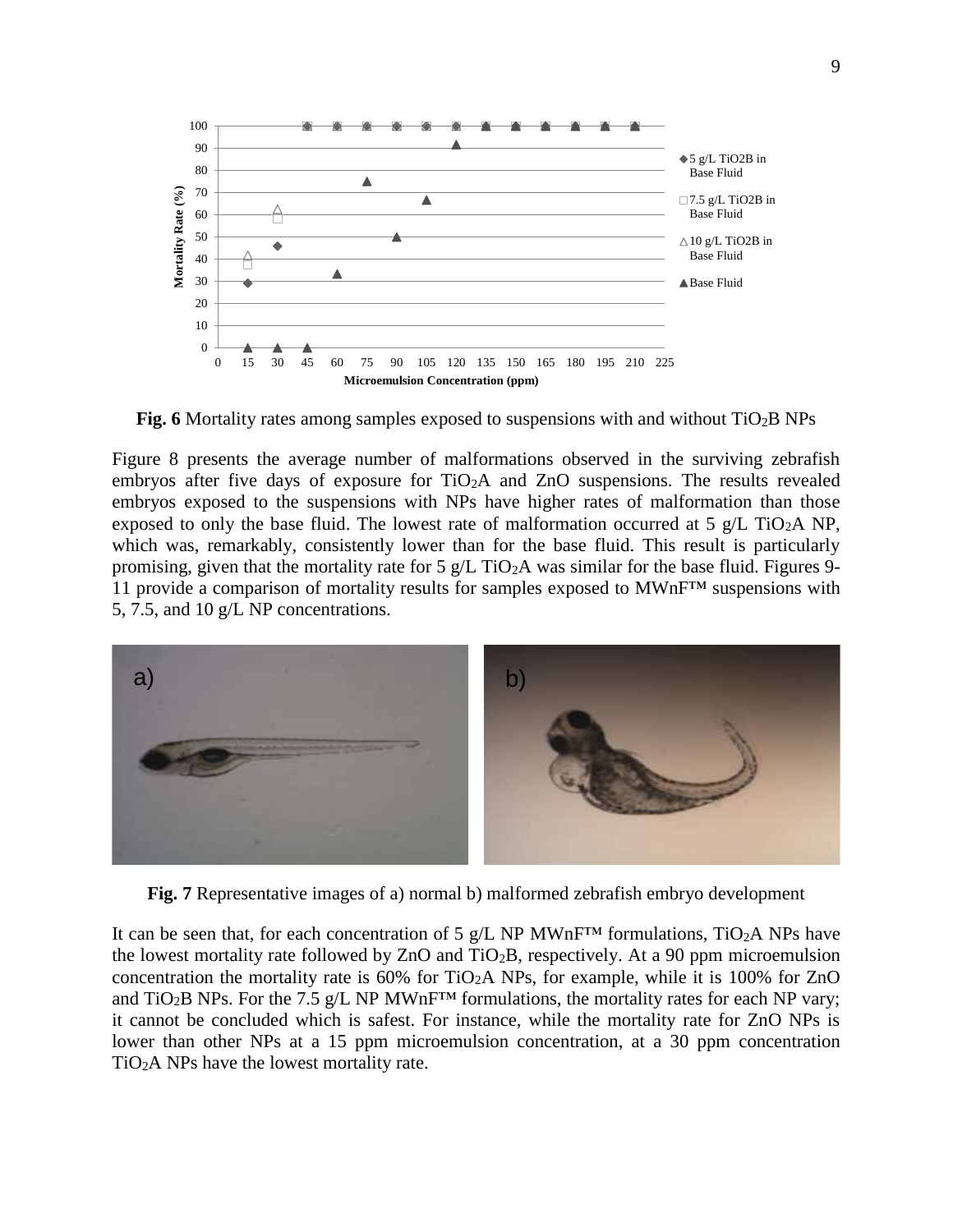

**Fig. 8** Average number of malformations among surviving samples exposed to suspensions with and without ZnO and TiO2A NPs



**Fig. 9** Mortality rate among samples exposed to suspensions with 5 g/L NPs

Similar to the 7.5 g/L NP MWnF<sup>TM</sup> formulations, mortality rates for suspensions with 10 g/L NP vary. Regardless of NP type, for 10 g/L NP MWnF™ formulations the mortality rate for each concentration is significantly higher than the base fluid.

## **Discussion**

This research investigates the precautionary environmental and human health concerns of several MWnF™ formulations. The results presented above build upon prior research that demonstrated good stability, but reduced toxicity, with the addition of ZnO NPs to a semi-synthetic microemulsion. The above results show that the two different types of  $TiO<sub>2</sub>$  NPs and the ZnO NPs again exhibit good stability in the base fluid and reduced toxicity. Interestingly, however,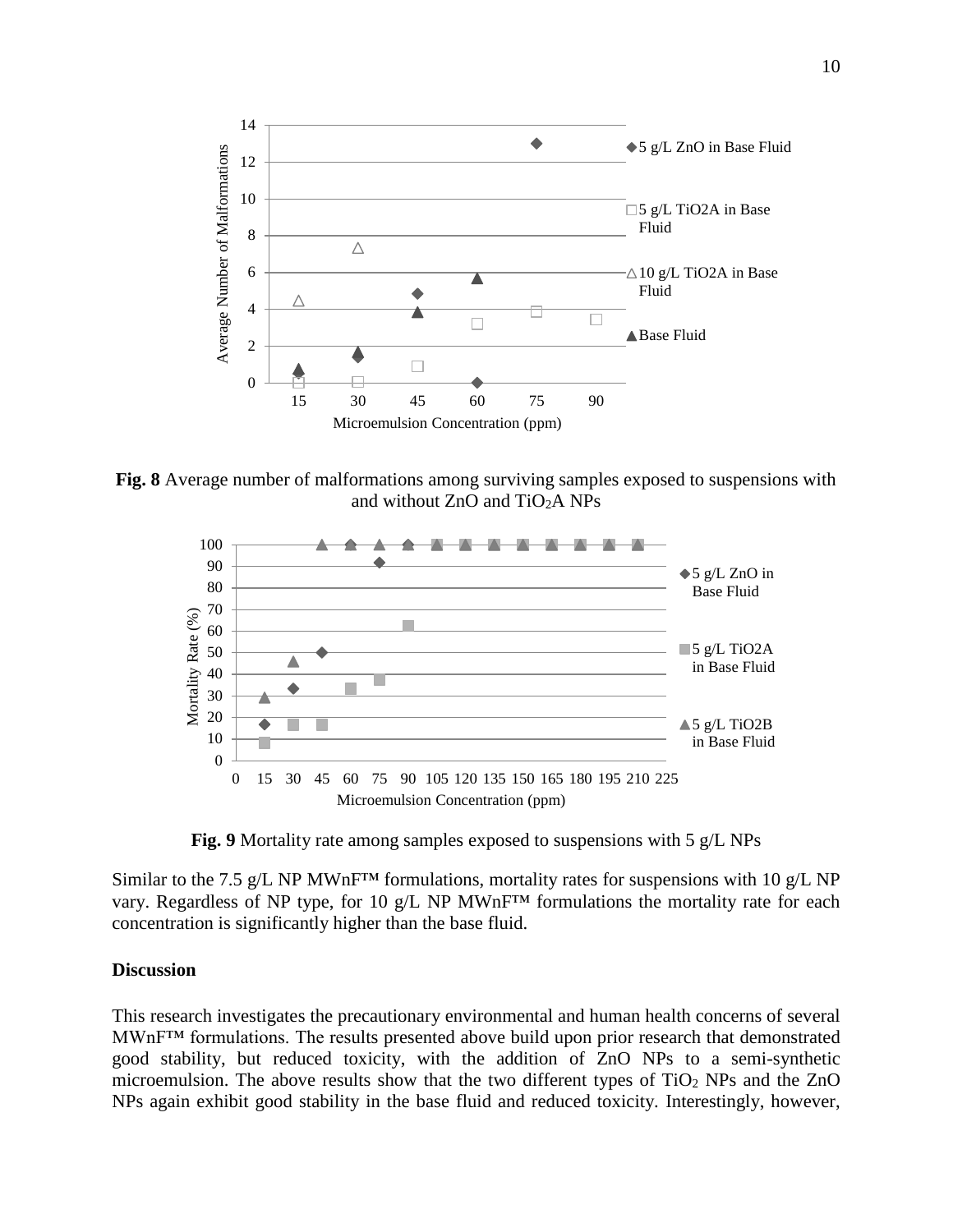one of the NPs evaluated  $(TIO<sub>2</sub>A)$  reduced the toxicity compared to the base fluid at a low concentration. Below, the methods applied and statistical analysis of the results are discussed.

#### Nanofluid stability

As stated above, two different types of  $TiO<sub>2</sub>$  NPs and a ZnO NPs were chosen as potential additives to an MWF. Their low cost compared to the other NPs is one advantage (NanoAmor 2013). In addition, Abdullah et al. (2013) showed that both  $TiO<sub>2</sub>$  and  $ZnO$  can be dispersed stably in oil-based fluid and can be used as lubricant additives. Further, adding  $TiO<sub>2</sub>$  was shown to decrease the COF and increase wear resistance and load carrying capacity of MWFs (Hu and Dong 1998), while adding ZnO to a lubricant enhanced the lubricity and reduced friction (Hernandez Battez et al. 2006). In the work presented, a key aspect to be understood before assessing toxicity was the stability of the selected NPs in the MWF.



**Fig. 10** Mortality rates among samples exposed to suspensions with 7.5 g/L NPs



**Fig. 11** Mortality rate among samples exposed to suspensions with 10 g/L NPs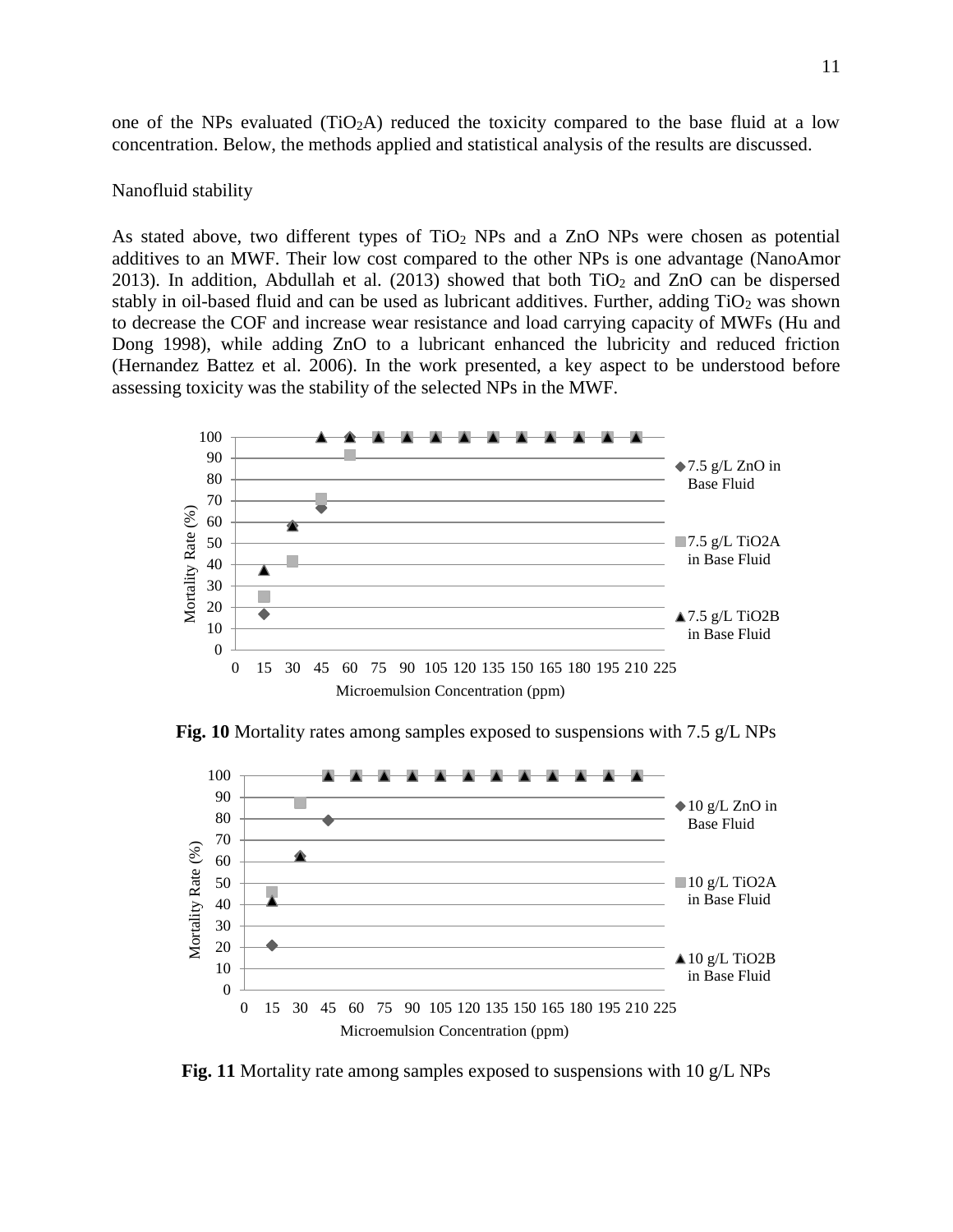Clusters of NPs form due to particle aggregation, and settle out of suspension based on Stokes' Law. This law shows that settling velocity  $(v_s)$  is proportional to the square of particle size (R) (Eq. 1):

$$
\upsilon_s = \frac{2(\rho_p - \rho_f)}{9\mu} g \cdot R^2
$$
 [1]

where  $v_s$  is the particle's velocity, g is the gravitational acceleration,  $\mu$  is the [dynamic viscosity,](http://en.wikipedia.org/wiki/Dynamic_viscosity) R is the radius of the spherical object, and  $\rho_p$  and  $\rho_f$  are the [mass density](http://en.wikipedia.org/wiki/Mass_density) of the particles and fluid, respectively. Unsuspended aggregated particles cause machining efficiency reduction and result in inaccurate toxicity test results (Bai et al. 2010; Eastman et al. 2004).

In this research, it was assumed that measuring particle hydrodynamic diameter over time would indicate any agglomeration and settling of NPs. Hydrodynamic diameter, the diameter of a hypothetical sphere, can be calculated by measuring the intensity variation of scattered laser light through a fluid (Sattelle 1988). Thus, in DLS, the hydrodynamic diameter is measured based on the speed of the variations of the laser travel time. The DLS device used calculated the particle sizes using Stokes-Einstein equation (Eq. 2):

$$
D = \frac{k_B T}{6\pi \eta r} \tag{2}
$$

where D is the diffusion constant,  $k_B$  is Boltzmann's constant, T is the absolute temperature,  $\eta$  is a viscosity, and r is the radius of the spherical particle. To calculate the hydrodynamic diameter, fluid viscosity for each suspension was provided as an input to the DLS instrument; temperature and radius are measured by the device.

To disperse the NPs and improve the stability of the MWnF™, ultrasonication was applied. Ultrasonic frequency waves help to fully disperse the NPs in the mixture and fragment the agglomerated particles (Kusters et al. 1993). Xia et al. (2010) studied the preparation of stable nitrendipine nanosuspensions by using ultrasonication and demonstrated an improved dissolution rate of the oral bioavailability drug. Nanofluid stability improvement was reported by Sahakian in preparation of ZnO NPs for an  $\text{MWhF}^{\text{TM}}$  by using the ultrasonication (Sahakian 2011). Finally, the effect of shelf time, defined as the time after preparation of the suspension, on the stability of suspensions was investigated to assess stability over time. Longer term stability is necessary for a viable, commercializable product. While the DLS results indicated good stability, future work can further assess variation in size distribution and particle count to validate the initial assumption relating size to stability. Further, longitudinal machining tests will assist in indicating fluid stability and viability.

#### Nanomaterial toxicity

Since the environmental and human health impacts of NP-based products are often uncertain or unknown, it is especially critical to better understand and mitigate harm during product development of MWnF™ formulations. Investigating the fluid use phase is important since machinists come into contact with MWFs (Calvert et al. 1998; Silverstein et al. 1988; Simpson et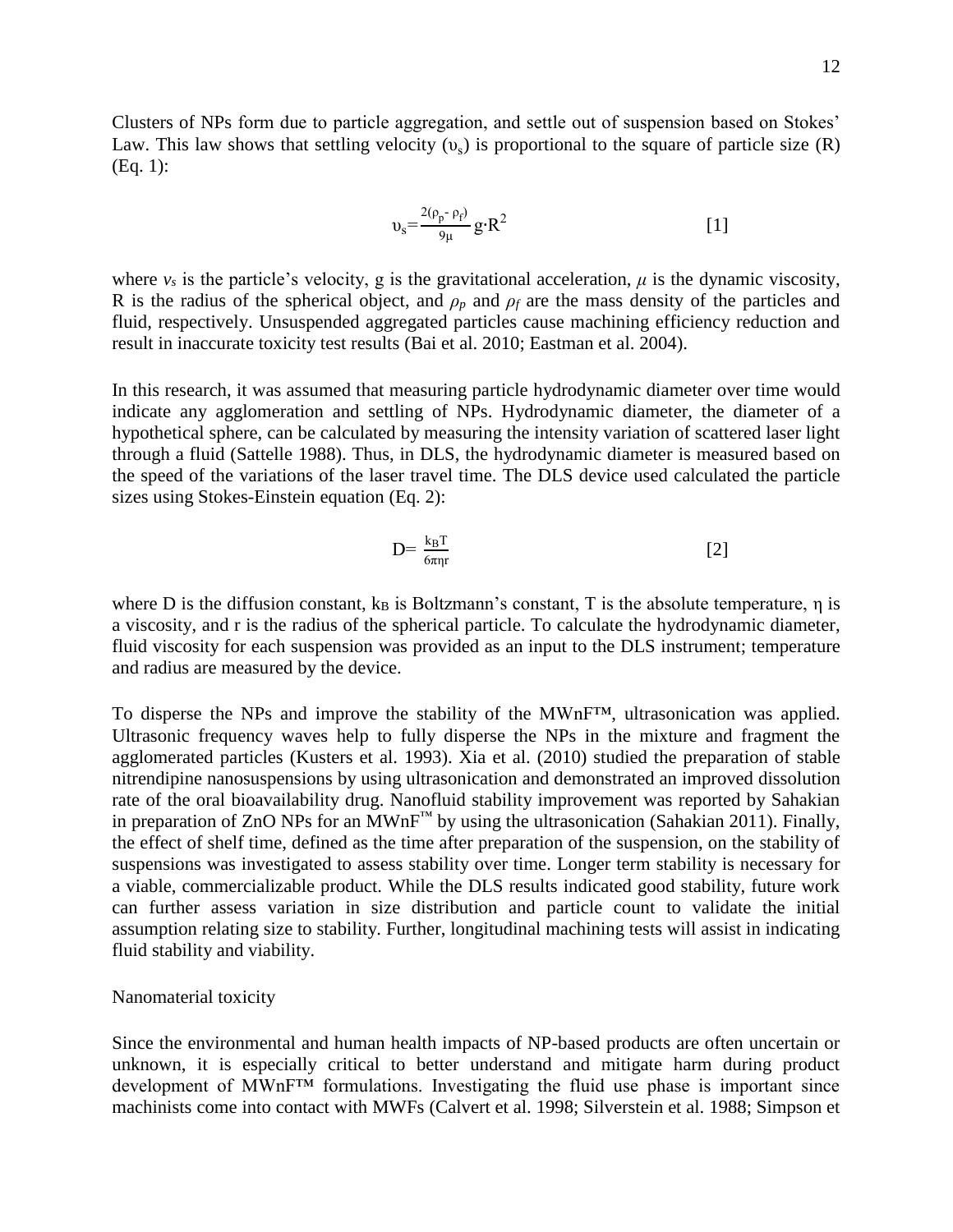13

al. 2003). Hazards, such as flammability and acute or chronic toxicity, are considered in early MWF development. To ensure the safety of using NPs in MWFs, the authors posit that toxicological assessments of MWnF™ are also critical. Potential health hazards due to inhalation and dermal routes of exposure must be investigated (Thomas 2005). NP characteristics, such as size, shape, dissolution rate, and agglomeration state must be known (Boverhof and David 2010).

Hussain et al. (2009) presented a review of physical and chemical characteristics of NPs necessary to determine the exposure protocols and how nanomaterials affect living organisms. A study by Lademann et al. (1999) revealed that  $TiO<sub>2</sub>$  used in sunscreens can penetrate the hair follicle and stratum corneum. Hussain et al. (2005) studied the toxic effect of NPs including  $TiO<sub>2</sub>$ for use in industry with the in vitro rat liver derived cell line method. The results revealed that lower doses (10-50 mg/mL) of 40 nm  $TiO<sub>2</sub>$  NPs had no effect on mitochondrial function, while at higher doses (100-250 mg/mL), significant effects existed. Chen et al. (2009) investigated the in vivo acute toxicity of  $TiO<sub>2</sub>$  NPs on adult mice by injecting various doses. Passive behavior, loss of appetite, tremors, and lethargy were the signs that were exhibited in the treated mice when the deposited NPs were found in liver, kidney, and lung. Wu et al. (2009) studied the penetration of P25 (21 nm) TiO<sup>2</sup> NPs in mice skin and, after 60 days, the results revealed that NPs can penetrate to the skin and reach several organs. Beckett et al. (2005) tested a 500  $\mu$ g/m<sup>3</sup> concentration of ZnO NPs for two hours on healthy human subjects, and found no significant effects on the respiratory or cardiovascular systems. A study by Wang et al., however, found that oral exposure to varying doses of 20 nm and 120 nm ZnO NPs given to mice can cause damage to the liver, spleen, and pancreas (Wang et al. 2008). Bai et al. (2010) exposed zebrafish to 30 nm ZnO NPs in water and assessed mortality and malformations of the fish elicited at varying concentrations of NPs. The study revealed that the mortality range for ZnO NPs was between 50 to 100 mg/L and the malformation range is between 1 to 25 mg/L.

As seen above, mammals (and even humans) have been used to assess health risks and toxicological effects, which is cost and time intensive. In this research, the zebrafish model is used a suitable alternative. It is a rapid toxicity evaluation model and the organisms are morphologically and physiologically similar to mammals (Zon and Peterson 2005). Zebrafish organs are genetically similar to human organs, thus the model allows researchers to investigate a variety of human diseases (Lieschke and Currie 2007). Each female zebrafish can spawn hundreds of eggs per day and the fish organs develop within 48 hours (Kimmel et al. 1995). Thus, to have statistically powerful assays, toxicological tests using zebrafish embryos can be repeated multiple times. It must be noted that the zebrafish model is not a comprehensive solution to investigate all variety of human diseases, however, and other standard human toxicity testing should be completed before commercializing nano-based products.

Statistical analysis of toxicity evaluation results

As mentioned above, an initial dose range-finding experiment was undertaken for the base fluid without NPs to indicate the concentration beyond which significant impacts on zebrafish occur, known as the critical toxic concentration. The base fluid was diluted iteratively by order of magnitude, based on semi-synthetic fluid concentration, until discovering the range of critical toxic concentration. Meticulous inspections were then carried out to indicate the critical toxic concentration with more accuracy. It was found that the fluid significantly affected zebrafish at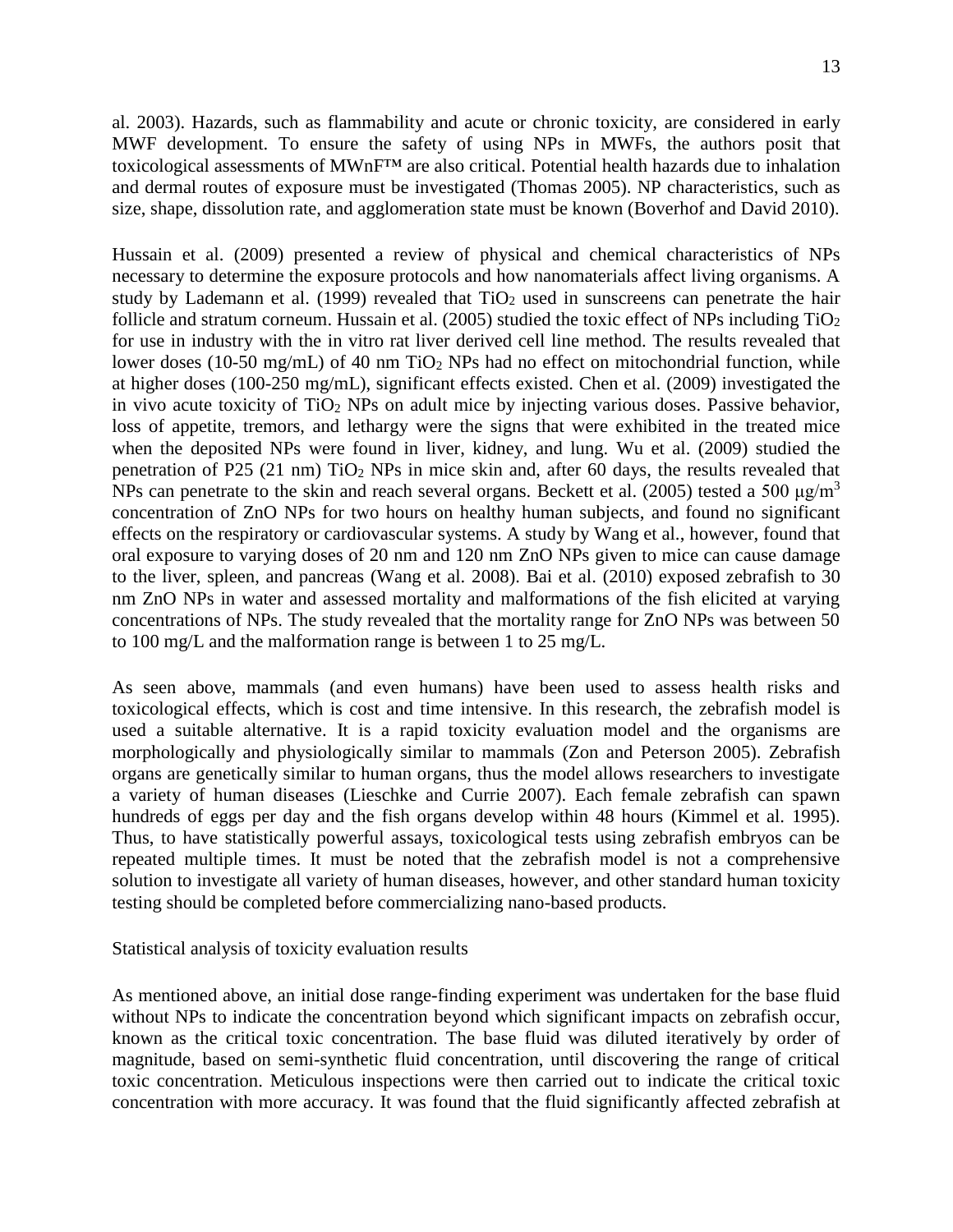concentrations above 15 ppm, and concentrations over 120 ppm were found to be lethal for zebrafish. Thus, dilutions of 5, 7.5, and 10  $g/L$  NPs suspension were prepared at concentrations of 15-210 ppm to evaluate the effect of NP additions on biological responses of zebrafish.

To verify the significance of the measured biological responses for each formulation, statistical analysis was conducted using mortality results (Seyedmahmoudighomi 2014). Fitted models of the recorded mortality rates for each combination of NP and initial concentration were compared using the Tukey test method. From the above figures, it appears increasing NP concentration does increase mortality rate, however, due to the scarcity of data, differences were only found to be statistically significant when comparing 10 g/L TiO<sub>2</sub>A, 7.5 g/L TiO<sub>2</sub>B, and 10 g/L TiO<sub>2</sub>B to the base fluid. Prior work compared the mortality rate for a ZnO  $MWhF^{TM}$  to the base fluid, and found that toxicity significantly increased for each dilution level (Niyaghi 2013). Thus, to compare the relative toxicity of each combination of NP type and initial concentration, future work would need to examine more levels within the critical concentration range to establish accurate models for the effect of concentration level on mortality rate.

## **Conclusions**

This research investigated the precautionary development of a nano-based products (i.e., MWnF™ formulations) due to the attendant environmental and human health concerns. One purpose was to identify potential NP additives to improve MWF machining performance, while maintaining or improving the shelf life and safety performance to ensure consumer acceptability. Stability and toxicity were used as indicators of shelf life and safety. Formulation stability was evaluated using dynamic light scattering (DLS), and biological responses were evaluated using zebrafish assays, for two types of  $TiO<sub>2</sub>$  NPs and one type of ZnO NP at several concentrations (5  $g/L$ , 7.5 g/L, and 10 g/L). The measured size reduction of NPs in the mixtures after 120 hours and after one month was less than a 2% and 3%, respectively, for all formulations compared to the measured size at 2 hours post-preparation. Thus, it was concluded that mixtures of each of the NPs in the base fluid were sufficiently stable to proceed to toxicity evaluation.

Addition of NPs was found to cause higher mortality than the NP-free formulations. Increased mortality rates were also observed with increasing concentrations for all three NP types evaluated. Higher initial NP concentrations led to an increase in mortality at lower dilutions, indicating that the relative amount of NPs in the mixture impacts the level of exposure, as would be expected. A bit more surprisingly, however, the relationship between concentration and mortality rate was found to be nonlinear, and reveals existence of phenomena to be explored. A higher average number of malformations was also observed with addition of NPs. Among all 5 g/L NP concentration formulations,  $TiO<sub>2</sub>A$  NP exhibited the lowest mortality rate. The lowest number malformations also occurred for 5  $g/L$  TiO<sub>2</sub>A NP, which was even lower than for the base fluid. This result is particularly promising for future MWnF™ development, since it indicates the potential for maintaining, and possibly reducing, the toxicity of the base fluid.

This is the first study to explore the stability and toxicity of different MWnF™ formulations using a prepared MWF microemulsion (TRIM® MicroSol 585XT in water) as the base fluid, and varying NP chemistry and morphology (size and shape), and concentration. Previously, only one type of NP and one concentration level was reported. Regardless of the NP type evaluated,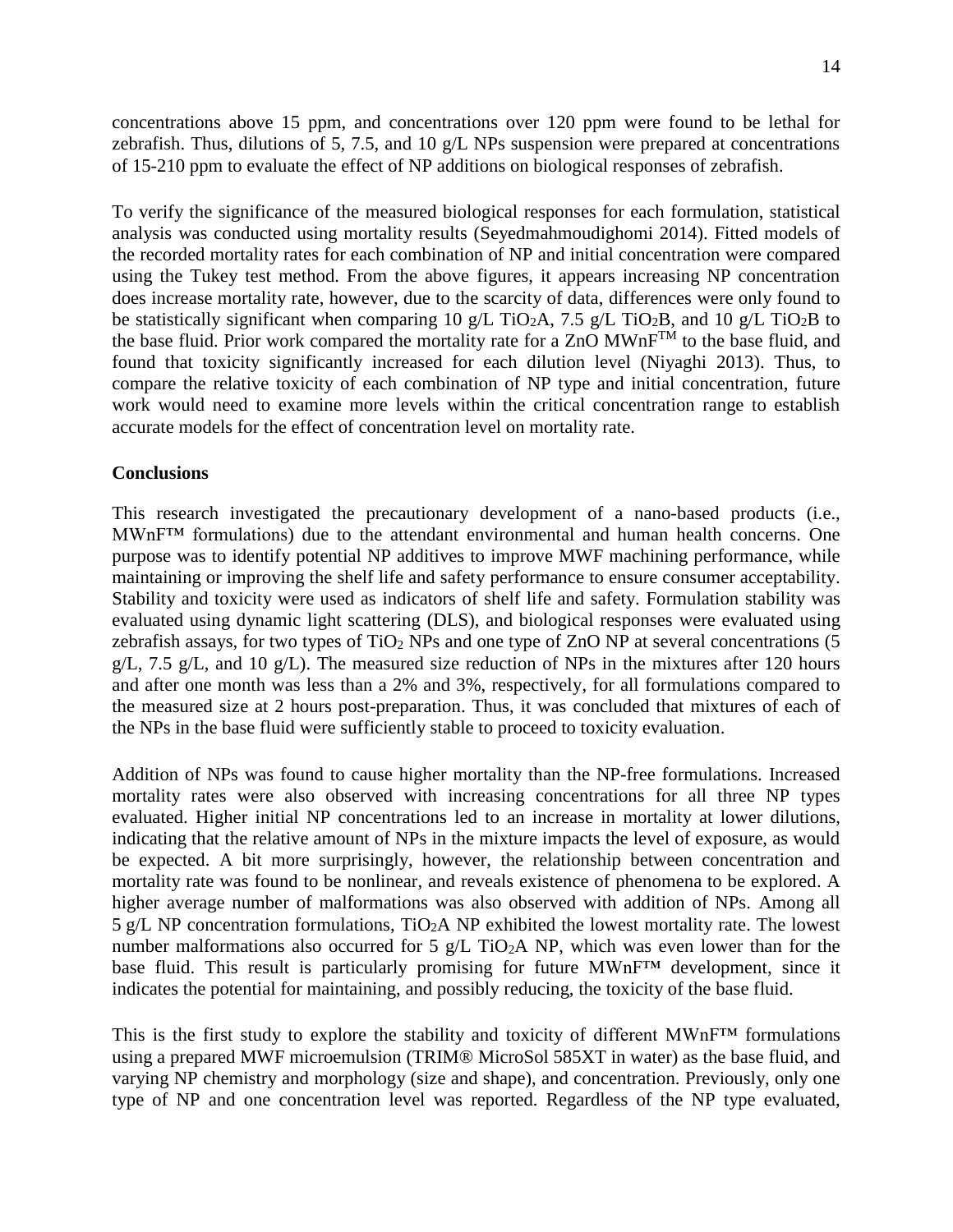higher concentrations of NPs were found to significantly increase toxicity. Although all three NP types enhance tribological characteristics, the safety of the MWnF™ formulations from a toxicological point of view remains a concern. The findings of this research reiterate, due to the uncertainties in environmental and human health impacts, that it is especially critical to understand these implications and to mitigate harm during the early development of nano-based products.

The approach reported in this research can be used to assist sustainable design decision makers in reducing use phase product environmental impacts and human health risks from the early stages of product development. For future research, different NPs with different morphologies and a variety of concentrations should be explored to elucidate the effect on fluid stability, toxicity, and machining performance. Life cycle assessment approaches also should be applied to understand comprehensive costs and environmental impacts of the production, use, and end of life of MWnF™ formulations. This information can eventually lead to data-driven design of lower cost, safer, and environmentally friendly nano-based MWFs. In closing, it must be iterated that the safety of MWnF™ and other nano-based products can be enhanced by a training programs and appropriate personal protective equipment use within industry.

## **References**

Abdullah SF, Nomanbhay SM, Ishak IS, Radiman S (2013) Structural and tribology properties of WO3, TiO<sup>2</sup> and ZnO composite nanoparticles as lubricant additives. J Energy Environ *4:26-30*

Bai W, Zhang Z, Tian W, He X, Ma Y, Zhao Y, Chai Z (2010) Toxicity of zinc oxide nanoparticles to zebrafish embryo: a physicochemical study of toxicity mechanism. J Nanoparticle Res 12:1645–1654

Beckett WS, Chalupa DF, Pauly-Brown A, Speers DM, Stewart JC, Frampton MW, Utell MJ, Huang LS, Cox C, Zareba W, et al (2005) Comparing inhaled ultrafine versus fine Zinc Oxide particles in healthy adults. Am J Respir Crit Care Med *171*:1129–1135

Boverhof DR, David RM (2010) Nanomaterial characterization: Considerations and needs for hazard assessment and safety evaluation. Anal Bioanal Chem *396*:953–961

Calvert GM, Ward E, Schnorr TM, Fine LJ (1998) Cancer risks among workers exposed to metalworking fluids: a systematic review Am J Ind Med *33*:282–292

Chen J, Dong X, Zhao J, Tang G (2009) In vivo acute toxicity of titanium dioxide nanoparticles to mice after intraperitioneal injection. J Appl Toxicol *29*:330–337

Clarens AF, Zimmerman JB, Keoleian GA, Hayes KF, Skerlos SJ (2008) Comparison of Life Cycle Emissions and Energy Consumption for Environmentally Adapted Metalworking Fluid Systems. Environ Sci Technol *42*:8534–8540

Eastman JA, Phillpot SR, Choi SUS, Keblinski P (2004) Thermal transport in nanofluids. Annu Rev Mater Res *34*:219–246

Ham S, Kapoor SG, DeVor RE, Wentz J (2010) The impact of surface forces on particle flow and membrane fouling in the microfiltration of metalworking fluids. J Manuf Sci Eng *132*:011006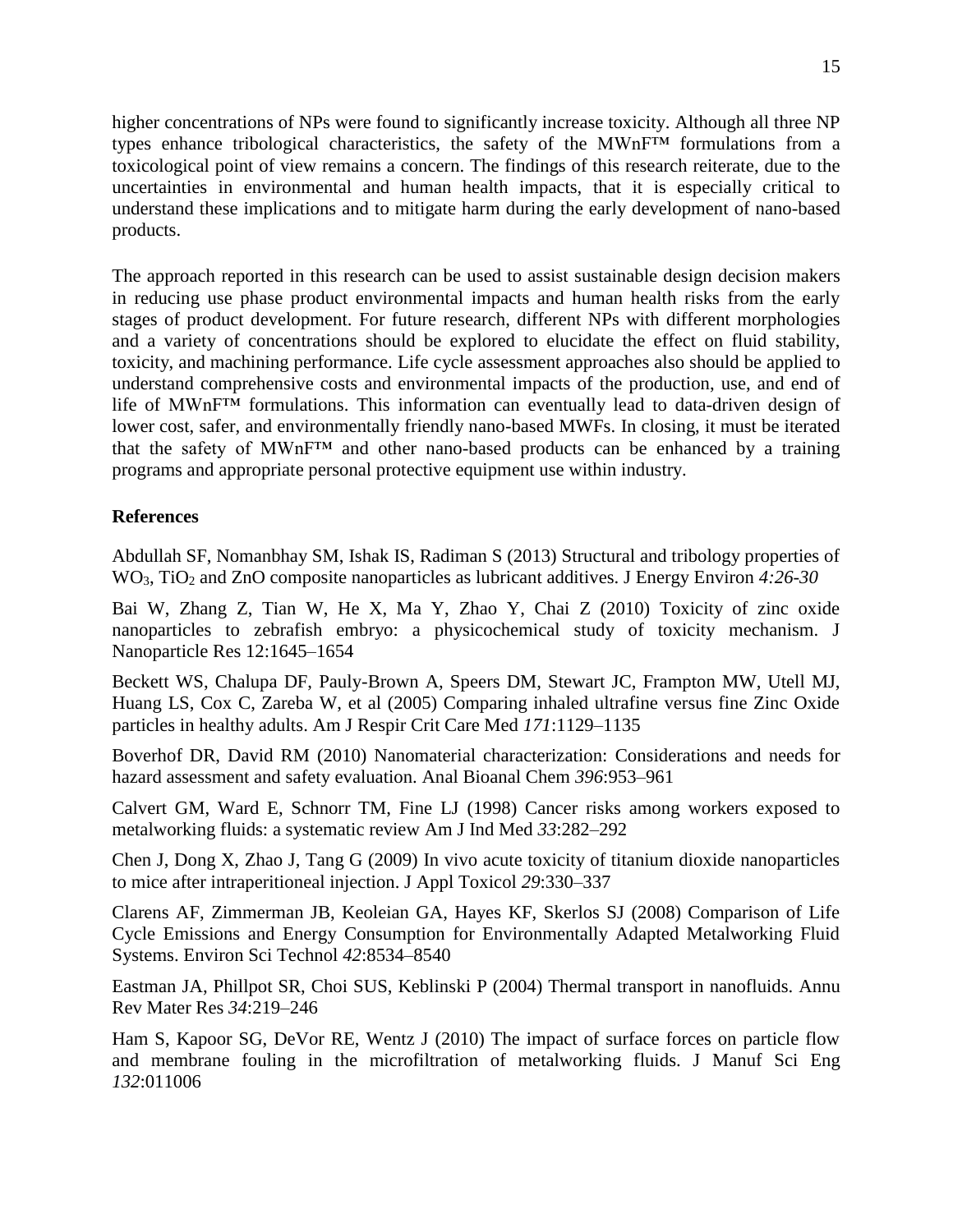Harper S, Usenko C, Hutchison JE, Maddux BLS, Tanguay RL (2008) In vivo biodistribution and toxicity depends on nanomaterial composition, size, surface functionalisation and route of exposure. J Exp Nanosci *3*:195–206.

Hernandez Battez A, Fernandez Rico J, Navas Arias A, Viesca Rodriguez J, Chou Rodriguez R, Diaz Fernandez J (2006) The tribological behaviour of ZnO nanoparticles as an additive to PAO6. Wear *261*:256–263.

Hoet PH, Brüske-Hohlfeld I, Salata OV (2004) Nanoparticles – known and unknown health risks J Nanobiotechnology *2*:12

Hu ZS, Dong JX (1998) Study on antiwear and reducing friction additive of nanometer Titanium Oxide. Wear *216*:92–96

Hussain SM, Hess KL, Gearhart JM, Geiss KT, Schlager J (2005) In vitro toxicity of nanoparticles in BRL 3A rat liver cells. Toxicol In Vitro *19*:975–983

Hussain SM, Braydich-Stolle LK, Schrand AM, Murdock RC, Yu KO, Mattie DM, Schlager JJ, Terrones M (2009) Toxicity evaluation for safe use of nanomaterials: Recent achievements and technical challenges. Adv Mater *21*:1549–1559

Jen TC, Gutierrez G, Eapen S, Barber G, Zhao H, Szuba PS, Labataille J, Manjunathaiah J (2002) Investigation of heat pipe cooling in drilling applications: Part I: preliminary numerical analysis and verification. Int J Mach Tools Manuf *42*:643–652

Khandekar S, Sankar MR, Agnihotri V, Ramkumar J (2012) Nano-cutting fluid for enhancement of metal cutting perfomance. Mater Manuf Process *27*:963–967

Kimmel CB, Ballard WW, Kimmel SR, Ullmann B, Schilling TF (1995) Stages of embryonic development of the zebrafish. Dev Dyn *203*:253–310

Kotnarowski A (2008) Influence of nanoadditives on lubricants tribological properties. Mater Sci *14*:366–370

Krajnik, P, Pusavec F, Rashid A (2011) Nanofluids: Properties, applications and sustainability aspects in materials processing technologies. Adv Sustain Manuf 107–113

Kusters KA, Pratsinis SE, Thoma SG, Smith DM (1993) Ultrasonic fragmentation of agglomerate powders. Chem Eng Sci *48*:4119–4127

Lademann J, Weigmann H, Rickmeyer C, Barthelmes H, Schaefer H, Mueller G, Sterry W (1999) Penetration of titanium dioxide microparticles in a sunscreen formulation into the horny layer and the follicular orifice. Skin Pharmacol Physiol *12*:247–256

Lee PH, Nam TS, Li C, Lee SW (2010) Environmentally-friendly nano-fluid minimum quantity lubrication (MQL) meso-scale grinding process using nano-diamond particles. In 2010 International Conference on Manufacturing Automation (ICMA) 44–49

Lieschke, GJ, Currie PD (2007) Animal models of human disease: Zebrafish swim into view. Nat Rev Genet *8*:353–367

LotfizadehDehkordi B, Ghadimi A, Metselaar HSC (2013) Box–Behnken experimental design for investigation of stability and thermal conductivity of TiO2 nanofluids. J Nanoparticle Res *15:1-9*

McCook NL, Boesl B, Burris DL, Sawyer WG (2006) Epoxy, ZnO, and PTFE nanocomposite: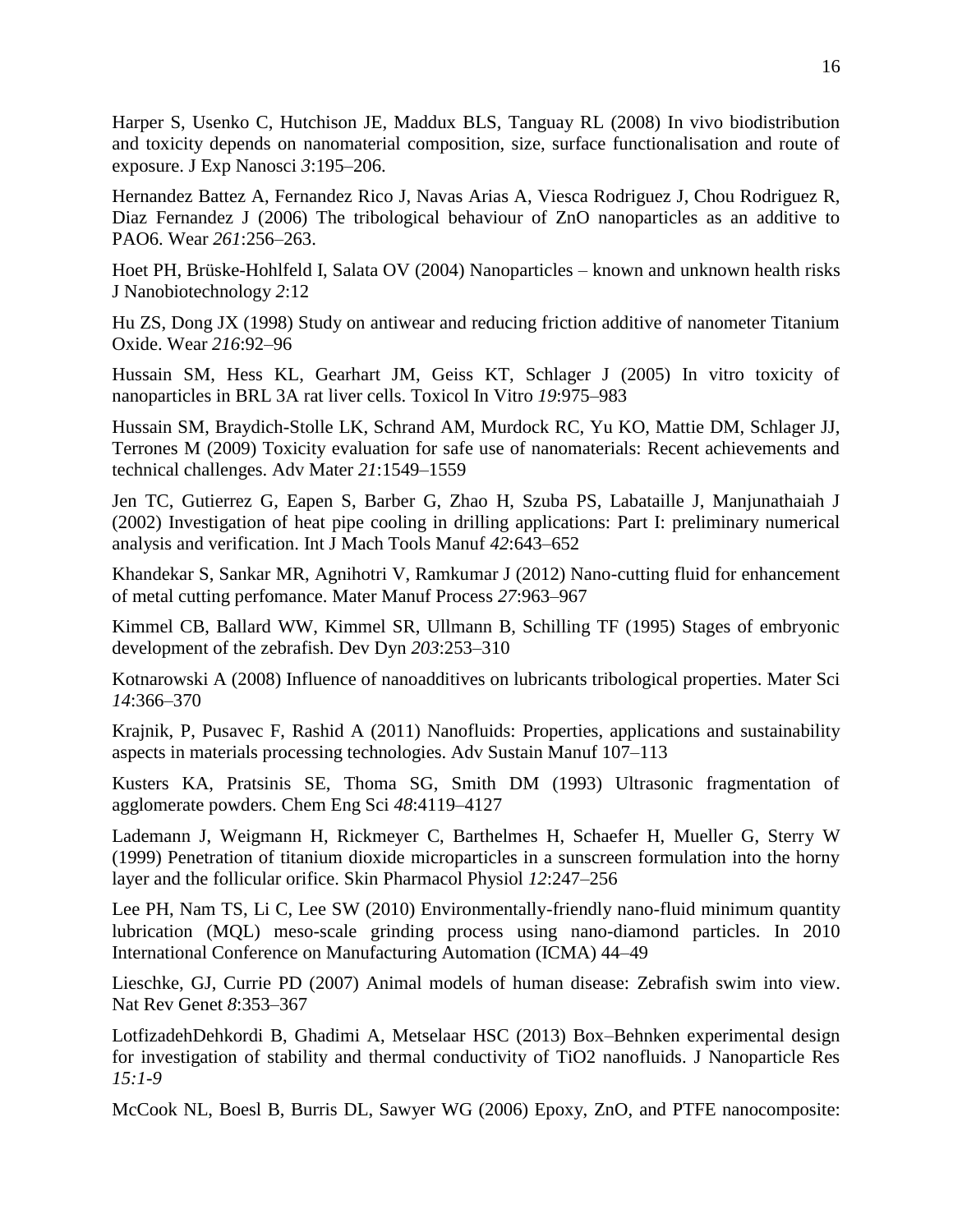Friction and wear optimization. Tribol Lett *22*:253–257

Mosleh M, Atnafu ND, Belk JH, Nobles OM (2009) Modification of sheet metal forming fluids with dispersed nanoparticles for improved lubrication. Wear *267*:1220–1225

NanoAmor (2013) *NanoAmor: Zinc Oxide, Titanium Oxide*, http://www.nanoamor.com/inc/sdetail/19983. Accessed 19 May 2014

Niyaghi F (2013) Stability and Biological Responses of Zinc Oxide Metalworking Nanofluids  $(ZnO MWnF<sup>TM</sup>)$ . Dissertation, Oregon State University

Niyaghi F, Haapala KR, Harper SL, Weismiller MC (2014) Stability and Biological Responses of Zinc Oxide Metalworking Nanofluids (ZnO MWnFTM) using Dynamic Light Scattering and Zebrafish Assays. Tribol Trans *57*:730–739

Park KH, Shantanu J, Kwon P, Drazl LT, Do I (2010) Minimum quantity lubrication (MQL) with nanographene-enhanced lubricants: Ball-milling experiment. Trans NAMRISME *38*:81–88

Rakić R, Rakić Z (2002) The influence of the metal working fluids on machine tool failures. Wear *252*:438–444

Rapoport L, Fleischer N, Tenne R (2005) Applications of  $WS_2$  (MoS<sub>2</sub>) inorganic nanotubes and fullerene-like nanoparticles for solid lubrication and for structural nanocomposites. J Mater Chem *15*:1782–1788

Roy S, Amitava G (2013) High speed turning of AISI 4140 steel using nanofluid through twin jet SQL system. In Proceedings of ASME 2013 International Manufacturing Science and Engineering Conference, (Madison, Wisconsin), pp. MSEC2013–1067

Sahakian M (2011) Machining and toxicological performance of a Zinc Oxide metalworking nanofluid. Dissertation, Oregon State University

Sattelle DB (1988) Quasielastic laser light scattering and laser doppler electrophoresis as probes of synaptic and secretory terminal function. J Exp Biol *139*:233–252

Schey JA (1967) Purposes and attributes of metalworking lubricants. Lubr Eng *23*:193–198

Seyedmahmoudighomi S (2014) Sustainability Assessment during Early Product Development: The Manufacturing Case and the Use Case. Dissertation,Oregon State University

Shen B, Malshe AP, Kalita P, Shih A (2008) Performance of novel  $MoS<sub>2</sub>$  nanoparticles based grinding fluids in minimum quantity lubrication grinding. Trans NAMRISME *36*:357–365

Silverstein M, Park R, Marmor M, Maizlish N, Mirer F (1988) Mortality among bearing plant workers exposed to metalworking fluids and abrasives. J Occup Environ Med *30*:706–714

Simpson AT, Stear M, Groves AJ, Piney M, Bradley SD, Stagg S, Crook B (2003) Occupational exposure to metalworking fluid mist and sump fluid contaminants. Ann Occup Hyg *17*:17–30

Thomas K (2005) Research strategies for safety evaluation of nanomaterials, Part I: Evaluating the human health implications of exposure to nanoscale materials. Toxicol Sci *87*:316–321

Truong L, Harper SL, Tanguay RL (2011) Evaluation of embryotoxicity using the zebrafish model. Drug Saf Eval *691*:271–279

Turgut A, Tavman I, Chirtoc M, Schuchmann HP, Sauter C, Tavman S (2009) Thermal conductivity and viscosity measurements of water-based  $TiO<sub>2</sub>$  nanofluids. Int J Thermophys